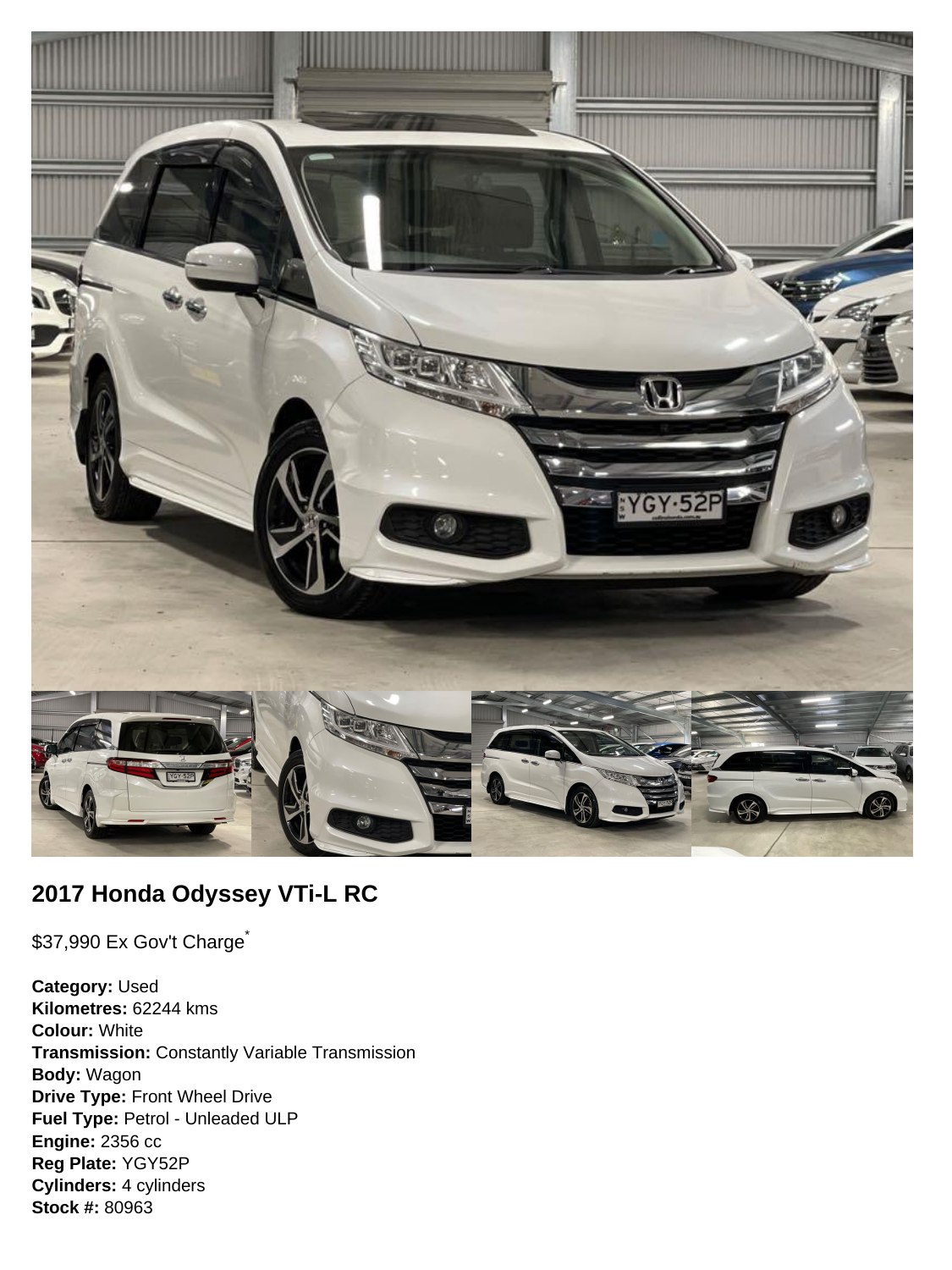#### **VIN:** JHMRC1850GC209860

#### **Dealer: Lennock Outlet Centre**

**Address:** Offsite distribution centre, Hume **Phone:** 0419 707 797

# **Dealer Comments**

\*For inspection by appointment only, this vehicle is held at our off-site storage facility, please call or enquire now\*

Lovely late model Honda Odyssey with low kilometres. This luxurious family vehicle looks stunning in White Orchid metallic paint with black leather seats.

This well maintained vehicle was traded by a private owner and has full service history. These are in short supply, especially in this price range.

Also:

- Tinted windows
- Genuine carpet mats
- Power side doors
- Integrated sat nav GPS with Bluetooth phone and music streaming
- Reverse camera & 360-degree camera system
- Keyless start
- Versatile seating
- All books and both keys

We are backed by a major ACT franchise dealer group and offer all the advantages and assurances that brings, but our low overhead, wholesale-direct -to-public approach means you make the savings!

Easy finance available TAP, along with a range of warranty options. Call or enquire now to inspect this vehicle.

\* If the price does not contain the notation that it is "Drive Away No More to Pay", the price may not include additional costs, such as stamp duty and other government charges. Please confirm price and features with the seller of the vehicle.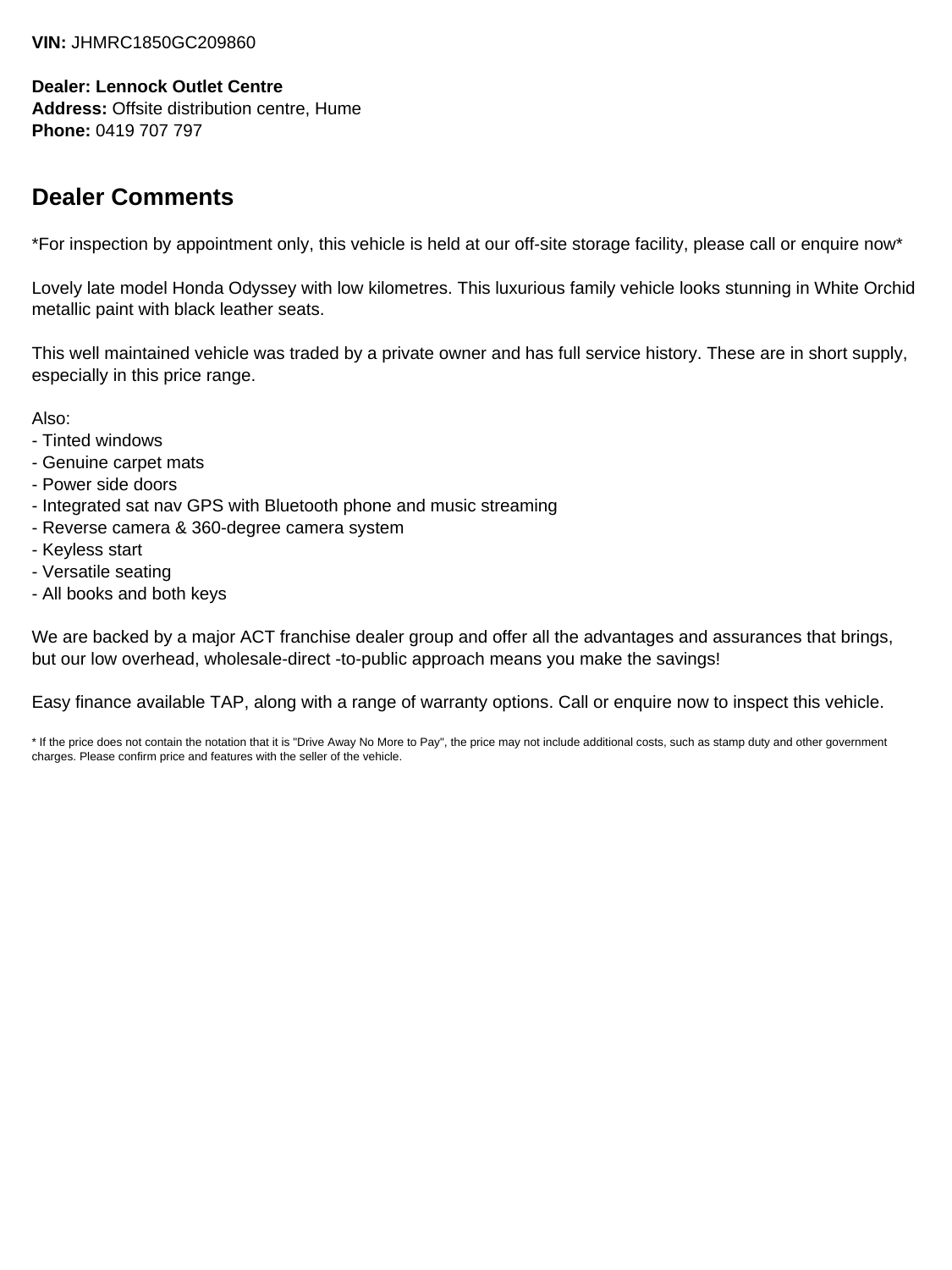# **Features and Specifications**

### **Audio, Visual & Communication**

Speed Dependant Volume Stereo Video - MPEG Decoder Antenna - in Rear Glass Audio - Aux Input USB Socket Audio - MP3 Decoder 6 Speaker Stereo Bluetooth System **CD** Player

#### **Instruments & Controls**

Tacho **Trip Computer** Trip Computer Tyre Pressure Sensor Clock - Digital GPS (Satellite Navigation)

HDMI input for Audio/Video Multi-function Control Screen - Colour

#### **Interior**

Woodgrain - Inserts **Gloss Finish Inserts** Leather Seats - Partial **Leather Steering Wheel** Metallic Finish Interior Inserts

# **Lights & Windows**

Tail Lamps - LED **Daytime Running Lamps - LED** Demister - Rear Windscreen with Timer Form Fog Lamps - Front Headlamps - Corner (Fixed) **Headlamps - LED** Headlamps - See me home **Headlamps Automatic (light sensitive)** Headlamps Automatic (light sensitive) Intermittent Wipers - Variable **Power Windows - Front & Rear** Power Windows - Front & Rear Power Windows - Remote Control Open/Close **Rear View Mirror - Electric Anti Glare** Rear Windows - Extra Dark/Privacy **Rear Windows** - Extra Dark/Privacy

# **Safety & Security**

Airbags - Head for 2nd Row Seats Seatbelt - Adjustable Height 1st Row Seatbelt - Load Limiters 1st Row (Front) Seatbelt - Pretensioners 1st Row (Front) Seatbelts - Lap/Sash for 7 seats Airbags - Head for 3rd Row Seats Airbags - Side for 1st Row Occupants (Front) Warning - Rear Cross Traffic (when reversing) Alarm Blind Spot Sensor Brake Assist **ABS (Antilock Brakes)** ABS (Antilock Brakes) Brake Emergency Display - Hazard/Stoplights Camera - Front Vision Camera - Rear Vision Camera - Side Vision Central Locking - Key Proximity Central Locking - Remote/Keyless Control - Electronic Stability **Control - Traction** Control - Traction EBD (Electronic Brake Force Distribution) **Engine Immobiliser** Engine Immobiliser Airbag - Driver **Hill Holder** Hill Holder Airbag - Passenger Parking Assist - Graphical Display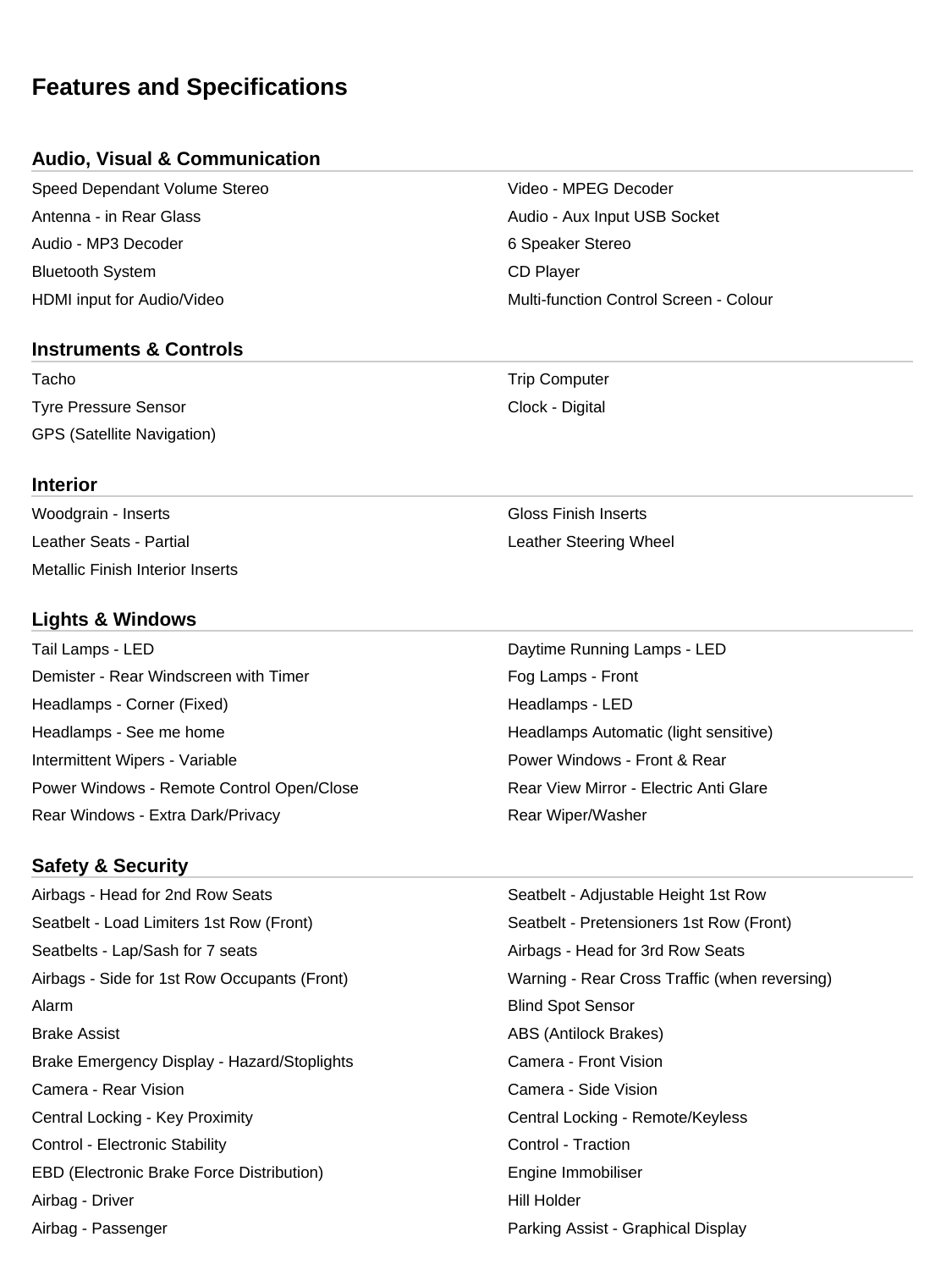Parking Assistance - Automated Steering And Michael Airbags - Head for 1st Row Seats (Front)

#### **Seating**

Seats - 2nd Row (2 position) Seats - 2nd Row Reclining Seats - 3rd Row (Rear) Flat Folding Seats - 3rd Row Split Fold Seats - Leg Rests 2nd Row **Electric Seats - 1st Row (Front)** Headrests - Adjustable 1st Row (Front) The Meadrests - Adjustable 2nd Row x2 Headrests - Adjustable 3rd Row x3 Heated Seats - 1st Row Seat - Height Adjustable Driver Seat - Rear Slide Adjustment

# **Fuel**

Engine - Stop Start System (When at idle)

# **Steering**

Adjustable Steering Col. - Tilt & Reach Multi-function Steering Wheel Power Steering - Electric Assist

## **Body**

Door - side sliding LHS(passenger side) Door - side sliding RHS(drivers side) Power Sliding Side Doors

# **Transmission & Drivetrain**

Gear Shift Paddles behind Steering Wheel

# **Wheels & Tyres**

17" Alloy Wheels Spare Wheel - Space Saver/Temporary Spare Wheel - Space Saver/Temporary

#### **Brakes**

Disc Brakes Front Ventilated Disc Brakes Rear Solid Park Brake - Foot Operated

# **Electrical**

12V Socket(s) - Auxiliary

# **Comfort & Convenience**

Seatback Pockets - 1st Row (Front) seats Starter Button Starter Button Storage Compartment - In Cargo Area Sunglass Holder Sunvisor - Illuminated Vanity Mirrors Dual **Armic Armic Armic Armic Seat (Individual)** Armic Seat (Individual) Armrest - Passengers Seat (Individual) Armrest - Rear Occupants Blinds - Side Windows Rear **Bottle Holders - 1st Row** Bottle Holders - 1st Row Bottle Holders - 2nd Row **Bottle Holders - 3rd Row** Bottle Holders - 3rd Row Courtesy Lamps - in Doors Front Courtesy Lamps - in Doors Rear Cruise Control Cup Holders - 1st Row Cup Holders - 2nd Row Cup Holders - 3rd Row Air Cond. - Climate Control Multi-Zone **Door Pockets - 1st row (Front)**